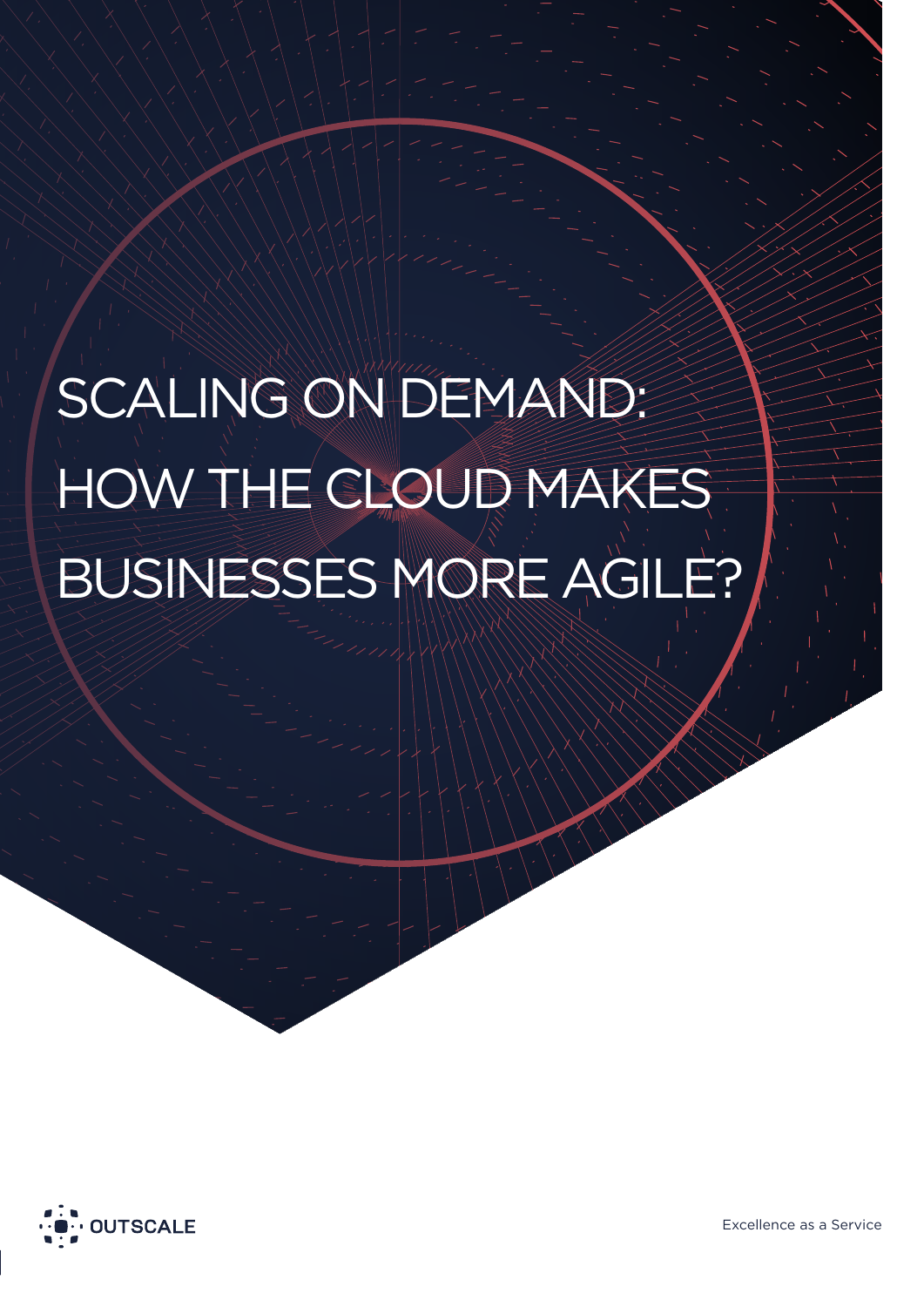### Introduction

Cloud computing is incredibly powerful - that much should be clear to anyone by now. If you're paying even a little attention to the media, you've probably heard all about how cloud computing can make your organization smarter, faster, and better. We're going to start things off by saying that everything you've heard is true - to an extent.

Used right, the cloud can indeed make your business more agile and flexible than ever before. Here's the kicker, though - you need to have some understanding of how it works, first. That's where we come in.

In today's piece, we're going to explain a bit about cloud scaling, and how it can help your business. Let's start by talking about cloud bursting.

# An Explanation Of Cloud Bursting

Although the cloud offers unprecedented scalability, many businesses still prefer to keep their core infrastructure in-house. That's fine - cloud infrastructure isn't for everyone, after all. The mistake a lot of these organizations make is that they assume this means the cloud holds no advantages for them.

Those with an understanding of cloud bursting know otherwise.

A term used to refer to the augmentation of physical hardware with cloud hardware to respond to increased demand, cloud bursting allows even businesses whose infrastructure is primarily in-house to adapt with the agility of the cloud. Perhaps it'd be easier to explain this with a simple example. Let's say you run a relatively popular ecommerce site, hosted on your own servers.

With the holiday season fast approaching, you're scrambling to find a way to prepare. You know very well that with the increased traffic your site receives, you might exceed your server capacity - resulting in a poor experience for customers, and more business for competitors. You might consider buying extra servers, but this is hardly economical; for most of the year, this additional hardware will simply sit idle.

Here's where the cloud comes in. In order to accommodate resource demands generated by the additional traffic, your servers can 'burst' into the cloud. Whenever traffic exceeds the resources of your inhouse infrastructure, new resources requests are instead routed to a synced copy of the site on a cloud server. This server can be scald according to demand, and shut down when the demand no longer exists - and you'll only pay for what you use.

Now, do note that this is something of a simplified example. In reality, cloud bursting is actually quite complex, and keeping inhouse data synced with the cloud isn't exactly easy. This is particularly true if you're running a database both inhouse and on the cloud.

That said, this is hardly an insurmountable challenge. So long as you account for the additional latency introduced by the cloud, you'll be fine. You can focus on using the cloud to augment your business operations.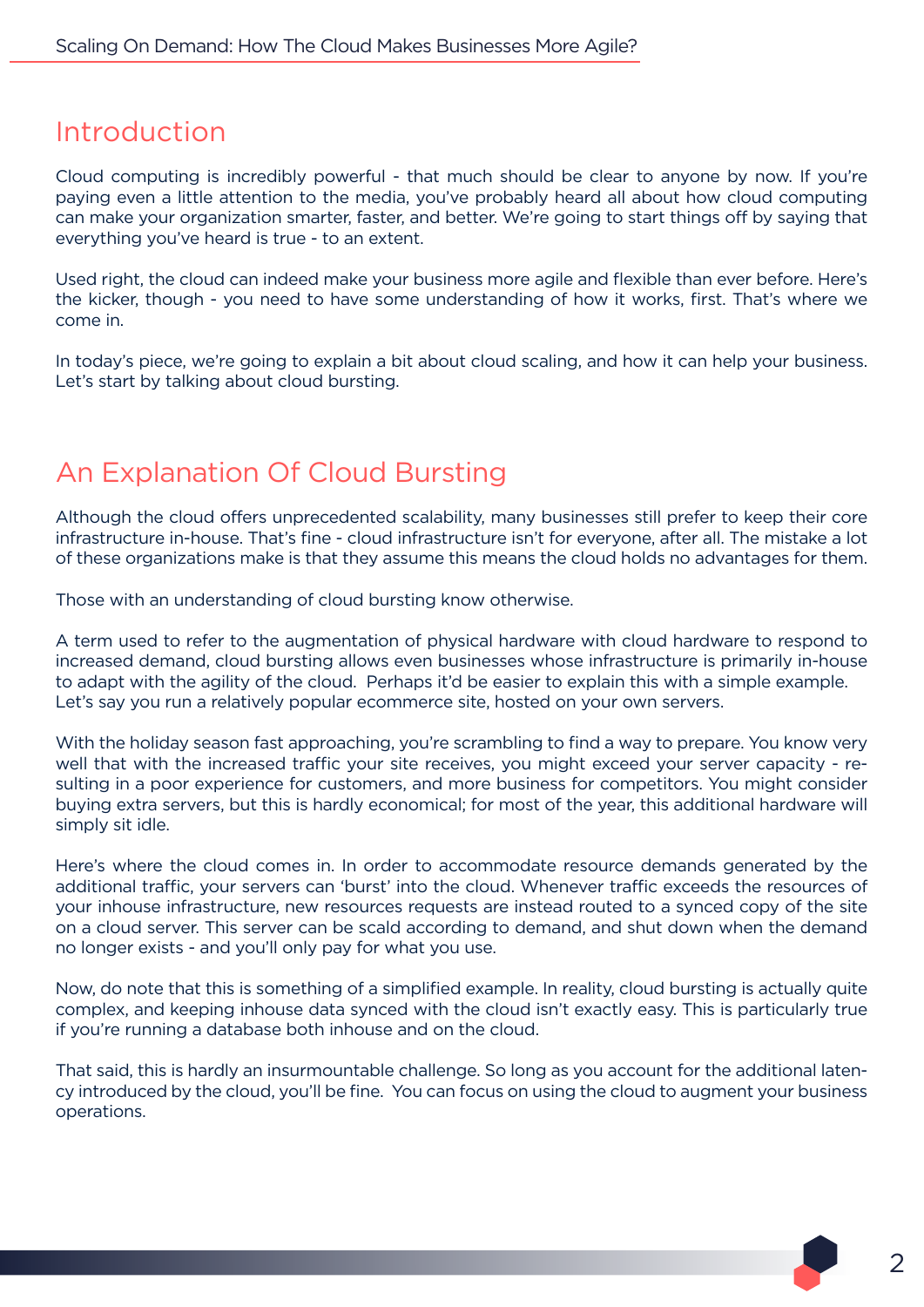See, web hosting's hardly the only scenario in which cloud bursting is useful. Whenever you need to process workloads that exceed your usual capacity, there's a case for moving a portion of your workload into the cloud. This is true regardless of industry - with cloud bursting, you can leverage existing infrastructure without losing out on the cloud's unique abilities.

Of course, scalability is just one of the reasons businesses now deploy their applications in the cloud.

# Why Deploy Applications In The Cloud?

If you've been around corporate IT for a while, you no doubt have less-than-fond memories of software rollouts and updates; the tedious process involved in managing the installation and patching of software across hundreds (or maybe even thousands) of desktop machines. It was an expensive, difficult, and time-consuming affair, even with proper automation. Thankfully, it's also a thing of the past.

By deploying applications in the cloud, businesses ensure that they're updated once and available for every user. That may be something of an oversimplification, certainly - but things are definitely more streamlined than they once were. Easy rollouts and upgrades aren't the only benefit of SaaS applications, either - they're really just the tip of the iceberg.

#### Portability And Mobility

It's hard not to see the enterprise desktop as a relic of the past; a cumbersome dinosaur that'll soon be replaced by laptops, smartphones, and tablets. Thanks to the mobile revolution, companies have been forced to rethink their development and deployment strategy. Unfortunately, it's been anything but an easy road.

If you thought rollouts across a dozen or so PCs difficult, then the idea of managing software deployments across dozens of mobile device variations will give you nightmares.

Thankfully, this is where the cloud comes in. SaaS and mobile devices are practically made for one another; applications deployed on a cloud platform become device-agnostic. In essence, it marks a return to the old days of thin clients and centralized servers, albeit with vastly more power and flexibility.

Modern employees value the productivity and freedom offered by mobile devices - and the cloud allows businesses to equip them with that freedom.

#### **Security**

The idea that deployment of an application on a third-party platform is more secure may at first seem counterintuitive. After all, businesses control the devices that they own, right? Third-party deployment represents a loss of control, doesn't it?

#### Not really.

Hand a mobile device or a laptop to an employee, and you're bound to see sensitive data leaked out at some point. By moving the data and applications into the cloud, companies are able to exert direct control over both access and security. There's little chance of an employee leaving sensitive data on the train or in a cafe, as it's held in a secure repository, accessible only at your discretion.